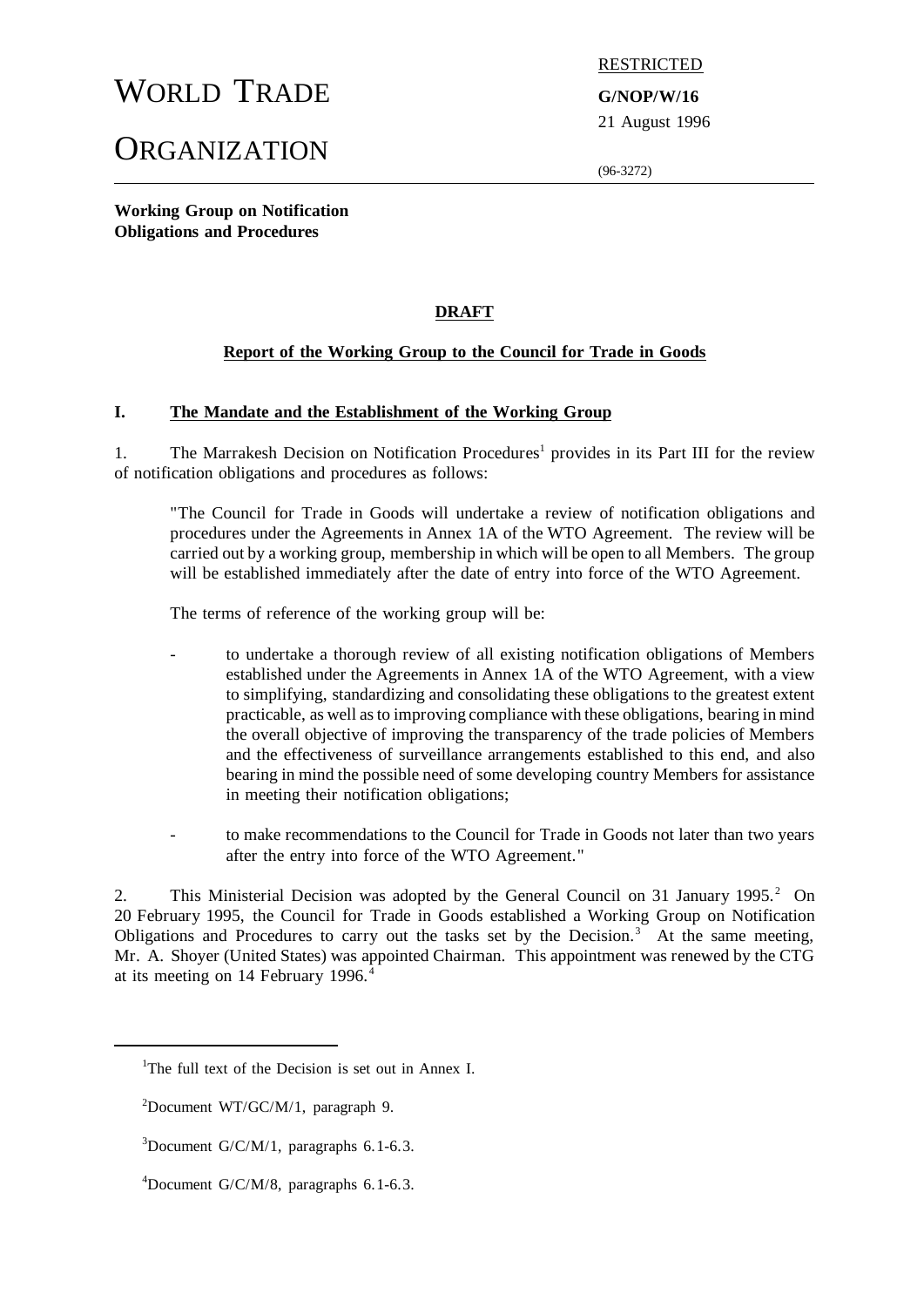# **II. The Task and Organization of the Working Group**

3. The Working Group held [eleven] meetings, on 7 July, 19 October and 28 November 1995, plus 7 February, 11 March, 16 April, 7 May, 6 June, 3 July, 13 September [and 30 October 1996].

4. At itsfirst meeting the Working Group noted that it was being called upon to thoroughly review all existing notification obligations in the 12 Agreements listed in Annex 1A of the WTO Agreement, as well as the GATT 1994, including the six Understandings interpreting certain articles thereof. The mandate did not include the Agreements on Services, TRIPs, DSU, TPRM or the Plurilateral Trade Agreements. The question arose at the outset as to whether the recommendations of the Group should focus exclusively on procedural aspects or if they should or could extend to matters entailing possible changes in notification obligations. As noted in the Group's 1995 report to the CTG (G/L/30, paragraph 2), it was considered that the Group could undertake its work with wide scope to make whatever recommendations it felt appropriate within the terms of reference of the Ministerial Decision. As is borne out in the following sections, however, the recommendations of the Group do not extend to the substantive aspects of the notifications, which the Group considered bestserved by the respective committees.

5. In launching its work, Members were requested to provide written inputsidentifying problems and suggestions, both of a general nature and with respect to particular agreements. The Chairman undertook to contact the chairpersons of various committees with an interest in the Group's work, to encourage them to inform the Group of areas which it could usefully examine. Following replies received, the Chairman observed at the meeting in October 1995 that the committees were well aware of the importance and difficulties in the notification requirements and were actively working towards an efficient system in each of their respective areas of responsibility. For the purposes of this Group, however, he suggested that a horizontal approach across all Annex 1A agreements, would be the most productive. For this, as had been suggested, identification of areas for examination would have to originate with Members directly. The individual Members were exposed to notification demands across the whole spectrum, while the committees were focusing, quite rightly, only on their specific areas of responsibility.

6. To assist the Group in its work, the Secretariat prepared three papers in the early stages: (i) a background note on notification procedures in the GATT since 1979; (ii) a comprehensive list of notifications required from WTO Members under agreements in Annex 1A of the WTO Agreement; and (iii) information on formats for notifications under the covered agreements.<sup>5</sup>

7. The Group's work consisted basically of three phases: the first entailed the development of an inventory of those notification obligations or procedures where Members considered that problems might exist. This was addressed at the three meetings in 1995. The second phase, for the first half of 1996, was dedicated to a detailed examination of these possible problem areas. [This was followed by the third phase, in September-October 1996, when the present report was prepared and the Group's recommendations formulated.]

8. At its first meeting the Group heard a presentation, for information purposes, on the implementation and operation of the Central Registry of Notifications, created under Part II of the Ministerial Decision. Updates were provided at the Group's meetingsin October and November 1995.

<sup>5</sup>A list of all documents provided to the Group is contained in Annex 2.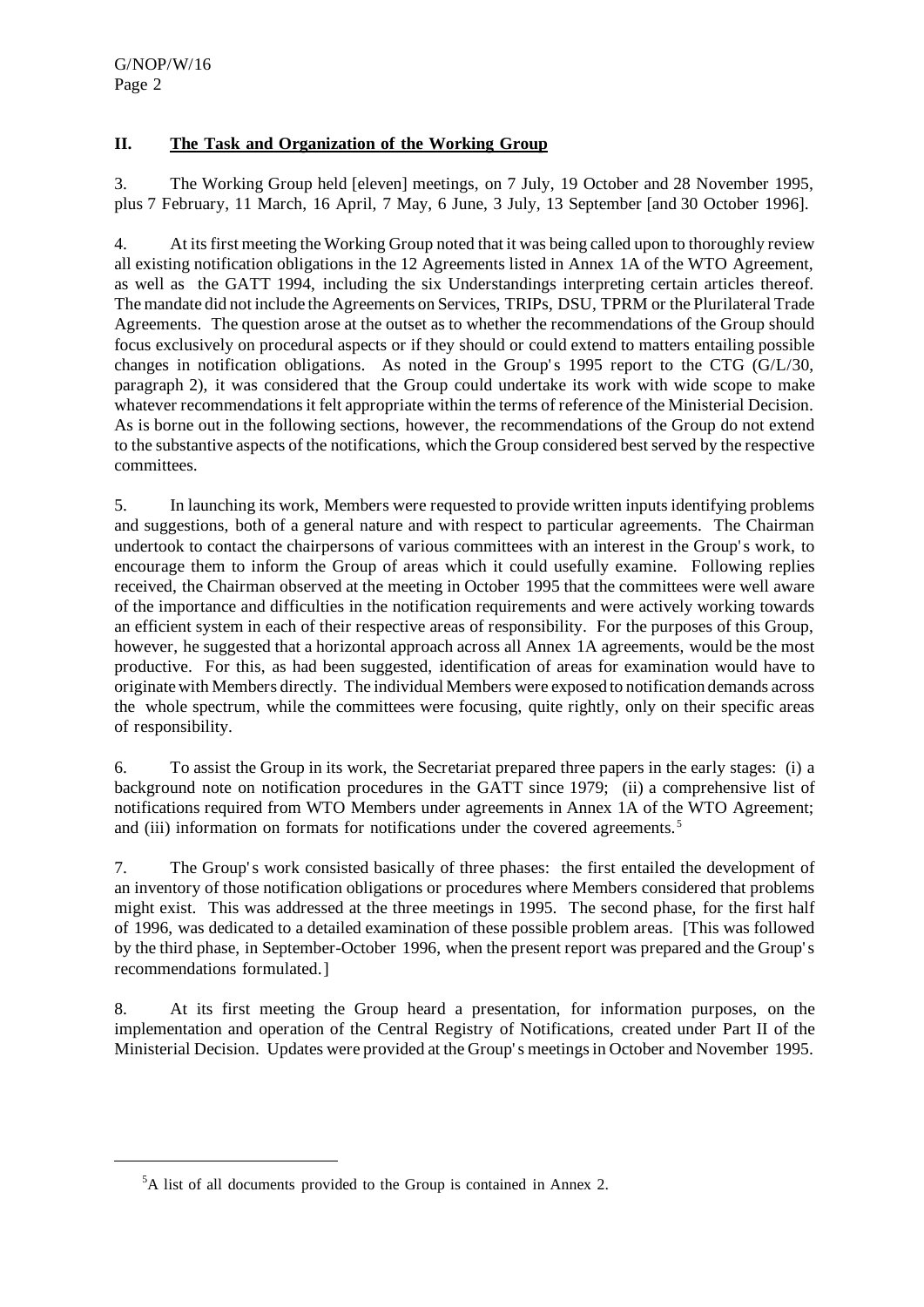#### **III. Overall Observations**

9. While the details of the specific work conducted by the Group, along with its observations and recommendations, are set out in Sections A to F below, the Group considered that the following overall observations should be brought to the attention of the CTG.

10. At the outset of the Group's work, delegations emphasized that a credible notification process was essential for the effective operation of the WTO. Difficulties experienced in the past with respect to notification requirements could be compounded in the future by the increased obligations on Members resulting from the Uruguay Round. Therefore, it was important that the Working Group address aspects ofthe notification and counternotification processwith a viewto improving compliance with obligations, while also seeking to rationalize requirements and avoid duplication. Some stressed, however, that in its efforts towards such goals, the Group should not lose sight of the obligations and objectives in the various agreements and the specific information required for the proper functioning of individual committees. Furthermore, the overall contribution of the notification process to improved transparency and effective surveillance of trade policies and practices should not be compromised.

11. A number of delegations were concerned that it would be difficult to conduct a comprehensive examination of the notification situation at a point in time when Members had only limited experience in the operation of the notification system under the WTO. It was noted that since the entry into force of the WTO on 1 January 1995, little practical experience had been gained in both the preparation of notifications and their examination in the relevant Committees. In some respects, therefore, the work of the Group was seen as being premature, lacking a broad overview of the real difficulties Members would experience in carrying out their notification obligations. This situation would require that the Group examine the notification obligations and arrive at conclusions and recommendations for improvements more on the basis of theory than from practical experience. In these circumstances, it would be difficult to achieve the compromises needed to harmonize procedures in certain areas.

12. With respect to the relationship with other committees, it was also pointed out that this Group might have certain limitations in expertise when it came to examining the specific or technical details of the notification obligations in each of the agreements in question. The Group might, therefore, make recommendations as to the approach or processes under which specific problems might be dealt with, leaving the implementation to the relevant committees themselves. The view was generally shared that there was no overlap of jurisdiction between the Group and the committees, whose respective responsibilities differed in nature.

13. The Group observed that there were three types of notification obligations and procedures in Annex 1A: (i) ad hoc notifications which are specifically required when certain actions are taken by a concerned Member; (ii) "one-time only" notifications, most of which are required to provide information on the situations existing at the entry into force of the WTO Agreement for a Member, or within a specified period calculated from that date; and (iii) the regular or periodic notification obligations (semi-annual, annual, biennial, triennial). Of the 175 notification obligations or procedure found in Annex 1A, twenty-six were deemed to be of the regular or periodic type. In light of the ongoing nature of these obligations and procedures, the Group focused particular attention in its work on these provisions.

14. In the Group's examination of the specific notification obligations and of the questionnaires and formats used to present the required information, the key topics were the potential for overlapping or duplication in the notification obligations and the possibilities for simplifying or standardizing the various questionnaires and formats. After much examination and discussion, the Group found that duplication in the reporting requirements was not a widespread phenomenon. Indeed, only in the case of the Agreement on Agriculture and the Agreement on Subsidies and Countervailing Duties was there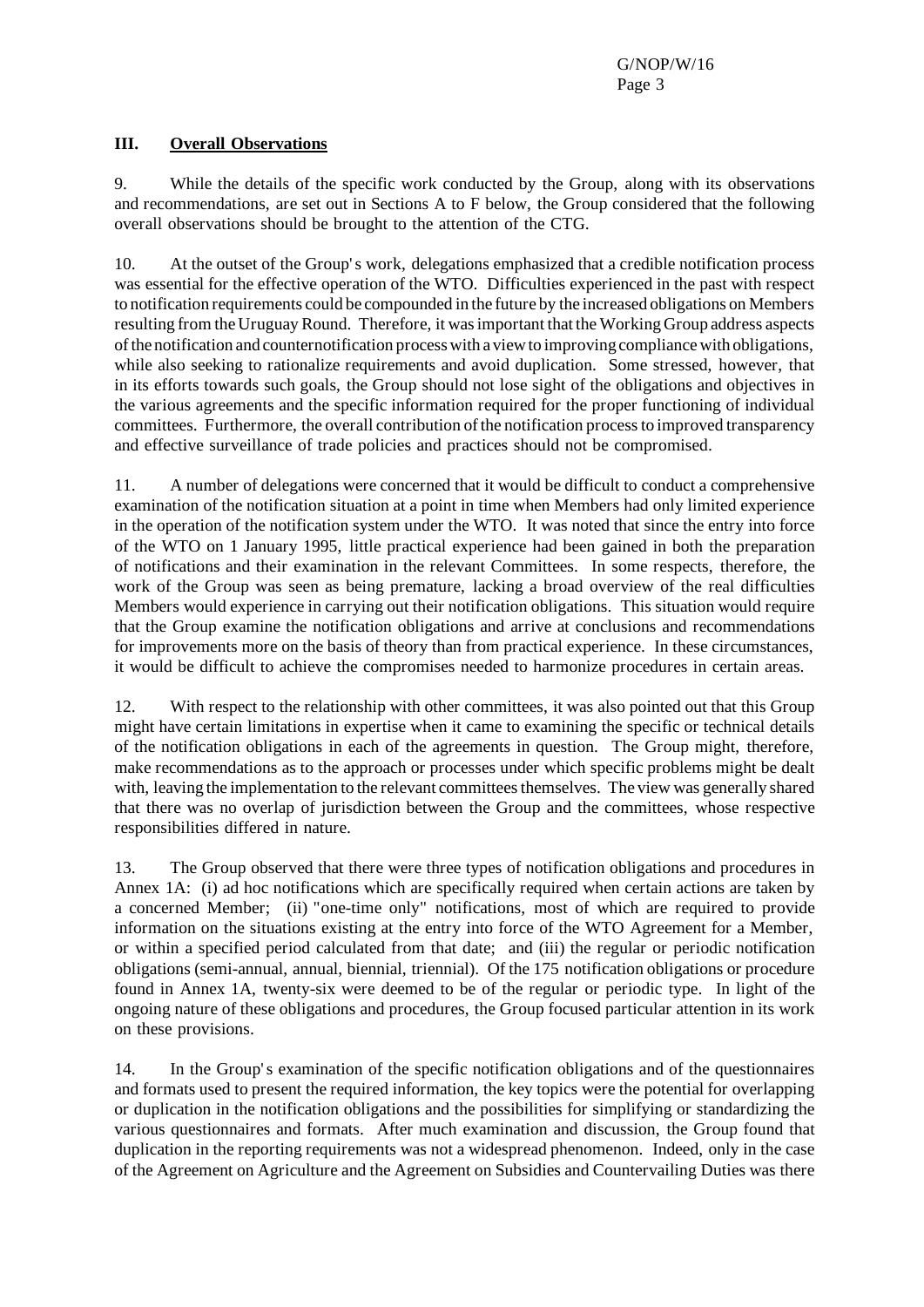sufficient scope for elaborating a recommendation for change. In all other cases the duplication was either minor in its extent or related to one-time notifications which did not warrant change.

15. The Group also found that there was little scope, at this point in time, to improve the questionnaires and formats which had been developed, in many cases, very recently through negotiations in the Uruguay Round. Furthermore, the highly technical nature of the requirements in the agreements convinced many participants that changes should be initiated and developed within the respective committees where the greatest technical expertise and sensitivity resided. In this regard, the Group noted that such work was proceeding in many committees as they developed new or amended questionnaires and guidelines, and elaborated their individual reporting processes. It became clear that the committees were very active in this area rendering less critical the need for the Group to make recommendations.

16. Asthe Group expanded the scope of its discussions, particularly in the latter stages of its work, it became increasingly aware of the importance of two other topics - improvement in the rate of compliance with notification obligations and the need for assistance in this regard to some developing country Members. Increasingly it was recognized that much work needed to be done to improve compliance rates in all agreements, to ensure the efficient operation of the agreements, to ensure maximum transparency and to bring all Members fully into the functioning of the WTO system.

17. It was further recognized that the key to improved rates of compliance, at least with respect to certain developing country Members, was extensive and carefully focused technical assistance in a number of forms. A concerted attack from three sides was considered to provide the best means of providing this assistance: (i) intensive training to inform Members oftheir obligations; (ii) guidance in setting up systems in the domestic administration to channel the obligations and the responses; and (iii) a practical handbook to provide detailed information on the preparation of notifications.

### **IV. The Individual Areas of Examination**

18. In the first year, four broad areas were identified by the Group where problems might exist, namely: (a) duplication or overlapping in certain notification obligations; (b) the scope for simplification of data requirements and the standardization of formats; (c) the possibility to coordinate the timing aspects of the reporting processes (uniform periodicity); and (d) the need of some developing country Members for assistance in meeting their notification obligations;

19. As mentioned in the Chairman's informal updating report to the CTG on 19 March 1996<sup>6</sup>, discussion of a further issue, i.e. the question of improving Member's compliance with the notification obligations, was at that point in time in its early stages. Yet a further issue, i.e. the status of notification obligations established pursuant to Decisions of the GATT 1947 CONTRACTING PARTIES, was taken up as of April 1996.

20. The points raised in the Group's examination of these six areas, along with its conclusions, observations and, where considered appropriate, recommendations are set out in the following six sections.

 ${}^{6}$ The text of this report is re-printed as an Annex to document G/NOP/6.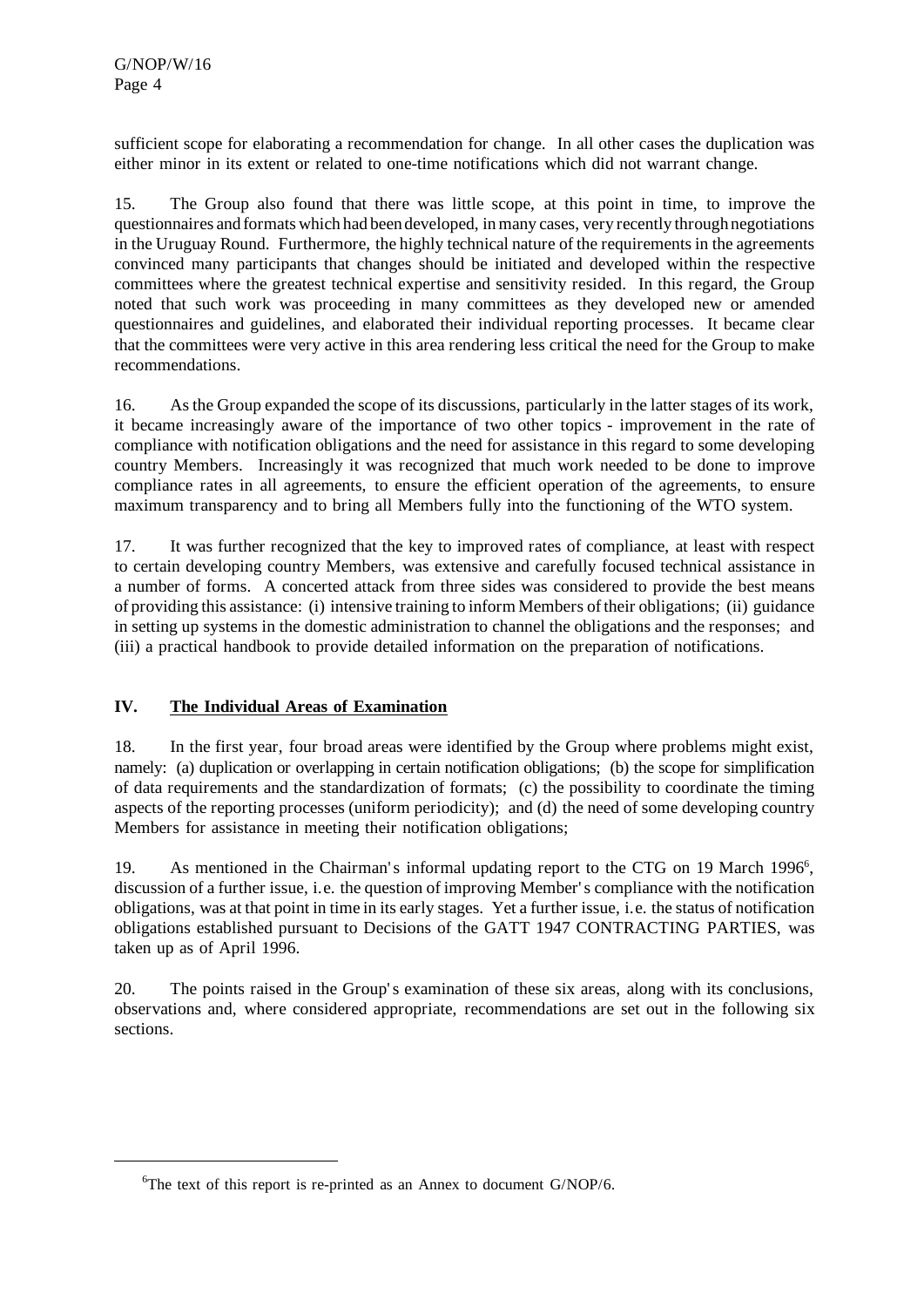# **Section A**: **Duplication or Overlapping in Certain Notification Obligations**

21. Participants identified four sets of agreements where some elements of duplication or overlapping might exist. These were: (i) Agreement on Trade-Related Investment Measures (TRIMs) and Agreement on Subsidies and Countervailing Measures; (ii) Agreement on Agriculture and Agreement on Import Licensing Procedures; (iii) Agreement on the Application of Sanitary and Phytosanitary Measures (SPS) and Agreement on Technical Barriers to Trade (TBT); and (iv) Agreement on Agriculture, Agreement on Subsidies and Countervailing Measures and Article XVI of GATT 1994.

#### **(i) Agreement on Trade-Related Investment Measures (TRIMs) and Agreement on Subsidies and Countervailing Measures (Subsidies Agreement)**

22. As regards the possible duplication or overlapping in the TRIMs and Subsidies Agreements, it was noted that the Subsidies Agreement prohibited specific subsidies of a type which might have a parallel in the TRIMs Agreement, namely those subsidies which were contingent upon the use of domestic over imported goods (Article 3.1). These could not be granted or maintained under the Subsidies Agreement although special provisions in its Article 27.3 indicated that this prohibition need not be applied for five and eight years to LDCs and LLDCs respectively. In the TRIMs Agreement, the Annex pointed to certain measures that were inconsistent with the national treatment obligations in GATT Article III:4 and which might be of a similar nature to those covered by the Subsidies Agreement.

23. The Group noted, however, that the TRIMs notification in thisregard was a one-time obligation and was due within 90 days of the entry into force of the WTO followed by the elimination of any measures not in conformity with the Agreement within two years(five for LDCs and seven for LLDCs). At the time of the examination of this matter, the 90-day period had elapsed for such notification while for new Members the obligation would remain, but as a one-time only requirement.

24. **The Group concluded that while these TRIMs measure could be maintained by some Members for certain periods of time, they would have to be notified only on one occasion under this Agreement and although some element of duplication with the Subsidies Agreement was present, there would be little purpose in the Group taking steps to address non-recurring duplication.**

### **(ii) Agreement on Agriculture and Agreement on Import Licensing Procedures**

25. With respect to the potential for duplication between the Agreement on Agriculture and the Agreement on Import Licensing Procedures, it was noted that, pursuant to Article 7.3 of the latter Agreement, Members were required to complete the annual questionnaire and submit itto theCommittee on Import Licensing by 30 September each year. This questionnaire required Members to provide a description of their import licensing system, its purposes, coverage and procedures and all related conditions and documentation. Changes to a Member's system made in the interim were to be reported on an ad hoc basis. Under the Agreement on Agriculture it was possible for a Member to establish a licensing system as part of a tariff or other quota allocation programme. Full notification of any such quota administration system was required on a "one-off" basis in 1995 with any substantial changes in the system being notified ad hoc. The specific informational requirements for notifications under the Agreement on Agriculture were summarized in document G/AG/2.

26. This examination aroused discussion of the broader question whether agriculture tariff rate quota systems with import licensing procedures needed to be included in general notification obligations of the Agreement on Import Licensing Procedures. One view was that since the import licensing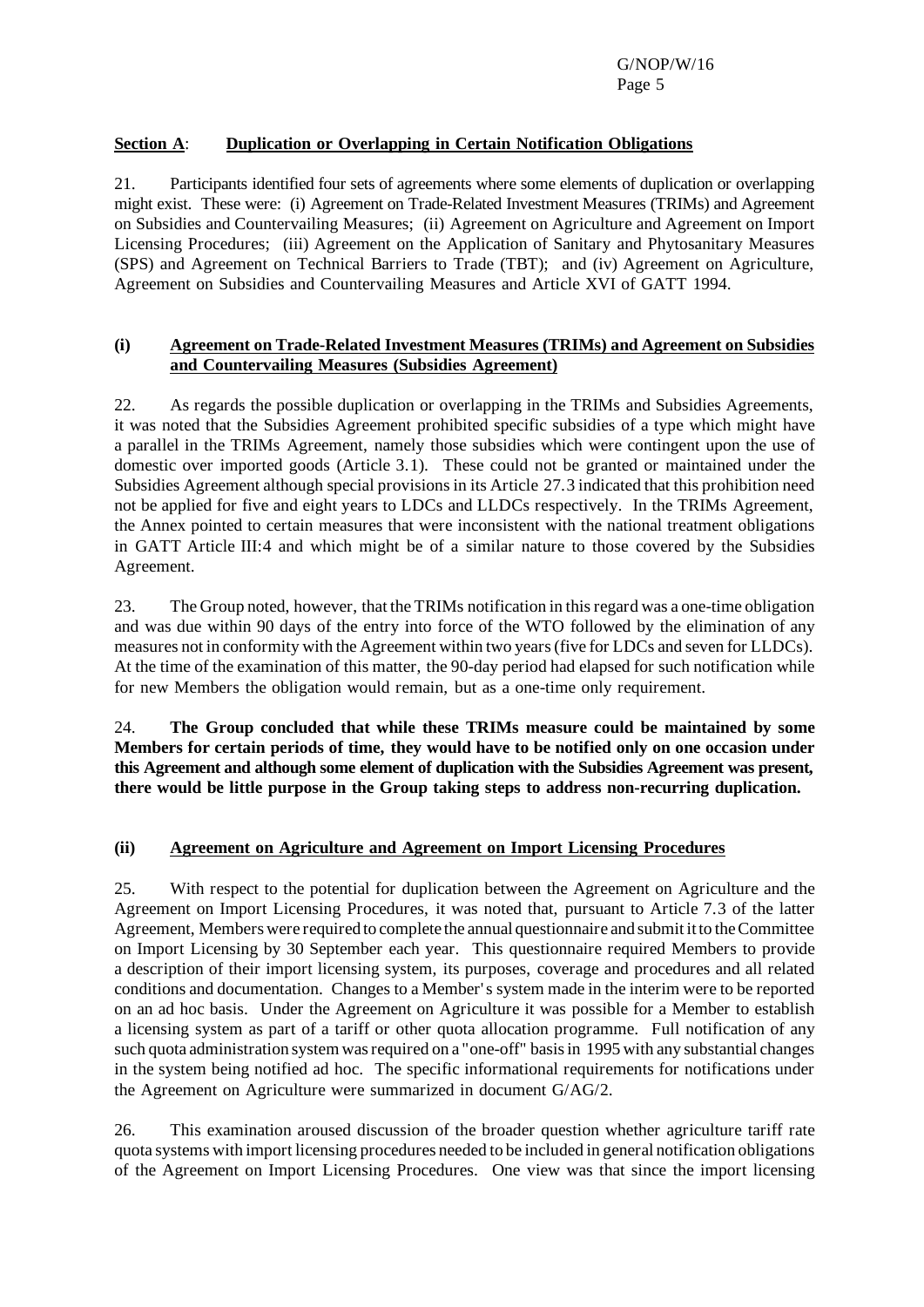questionnaire was all-inclusive, all licensing schemes, no matter what their source, needed to be included in the notifications to that Committee. There were no provisions in either Agreement for an exclusion. Another view was that under tariff rate quotas, where the importer was free to make out-of-quota imports, the quota allocation was not a prior condition for imports and was not covered by the Agreement on Import Licensing Procedures. On this latter basis, there would be no overlapping between the two Agreements.

27. While bearing this in mind, some participants were of the view that the actual extent of overlap in the areas of Agriculture and Import Licensing was minimal. The view was also expressed that the overlap between the Agriculture and Import Licensing Agreements reflected a legal difference which could entail an interpretation of the notification obligations themselves. It was questioned if such matters were appropriate to this Group or rather should be left to the respective committees.

#### **28. In considering all of these points, the Group concluded that, in these particular circumstances, efforts to remove the possible duplication were not warranted.**

### **(iii) Agreement on the Application of Sanitary and Phytosanitary Measures (SPS) and Agreement on Technical Barriers to Trade (TBT)**

29. The Group noted that the TBT Agreement required notification of proposed new or changed technical standards or regulations, while the SPS Agreement required that Members notify proposed new or changed sanitary or phytosanitary regulations which could significantly affect trade. Provisions also exist in both for emergency actions to be subsequently notified. The Group also observed that the notification formats and the procedures agreed by both the TBT and the SPS Committees were very closely aligned in recognition of the fact that often the same officials were responsible for notifications under both agreements and the type of information requested was also similar. It was clear that there was the possibility of some overlap in that a single regulation might contain elements which were relevant to the SPS Agreement and other elements which were relevant under the TBT Agreement. However, both Committees had committed to coordinate closely in this respect and to work with the governments concerned to limit any duplications.

30. In fact, the potential for overlap between TBT and SPS notifications has long been recognized and in November 1995 a joint meeting of the two committees was held to examine notification problems (G/TBT/W/16 and G/SPS/W/33). To deal with instances where a notification contained elements relevant to both TBT and SPS, two suggestions were advanced: a Member could submit a single notification to the Secretariat to be circulated as both an SPS and TBT Committee document but clearly indicating the respective SPS and TBT elements of the proposed regulation, or Members could separate the subject matter into individual notifications for the SPS and TBT Committees each containing only the relevant information.

31. After examination of the possible duplication, the Group was of the view that the subject matters and operation of these two agreements were clearly intended to be kept separate. Article 1.5 of the TBT Agreement states that the provisions of that agreement do not apply to sanitary and phytosanitary measures as defined in Annex A of the SPS Agreement. Some participants also felt the problem was being resolved over time as Members became more familiar with the operation of the two Agreements, and the two Committees were aware of the problem and had been jointly working to resolve it.

32. **Accordingly, the Group concluded that the problems encountered in respect of these two Agreements were more in the nature of a possible confusion as to which Agreement should be invoked in making the notification, that is, was the matter being notified a subject appropriate to the SPS or TBT Agreements? It was not considered to be a question of duplication, but a**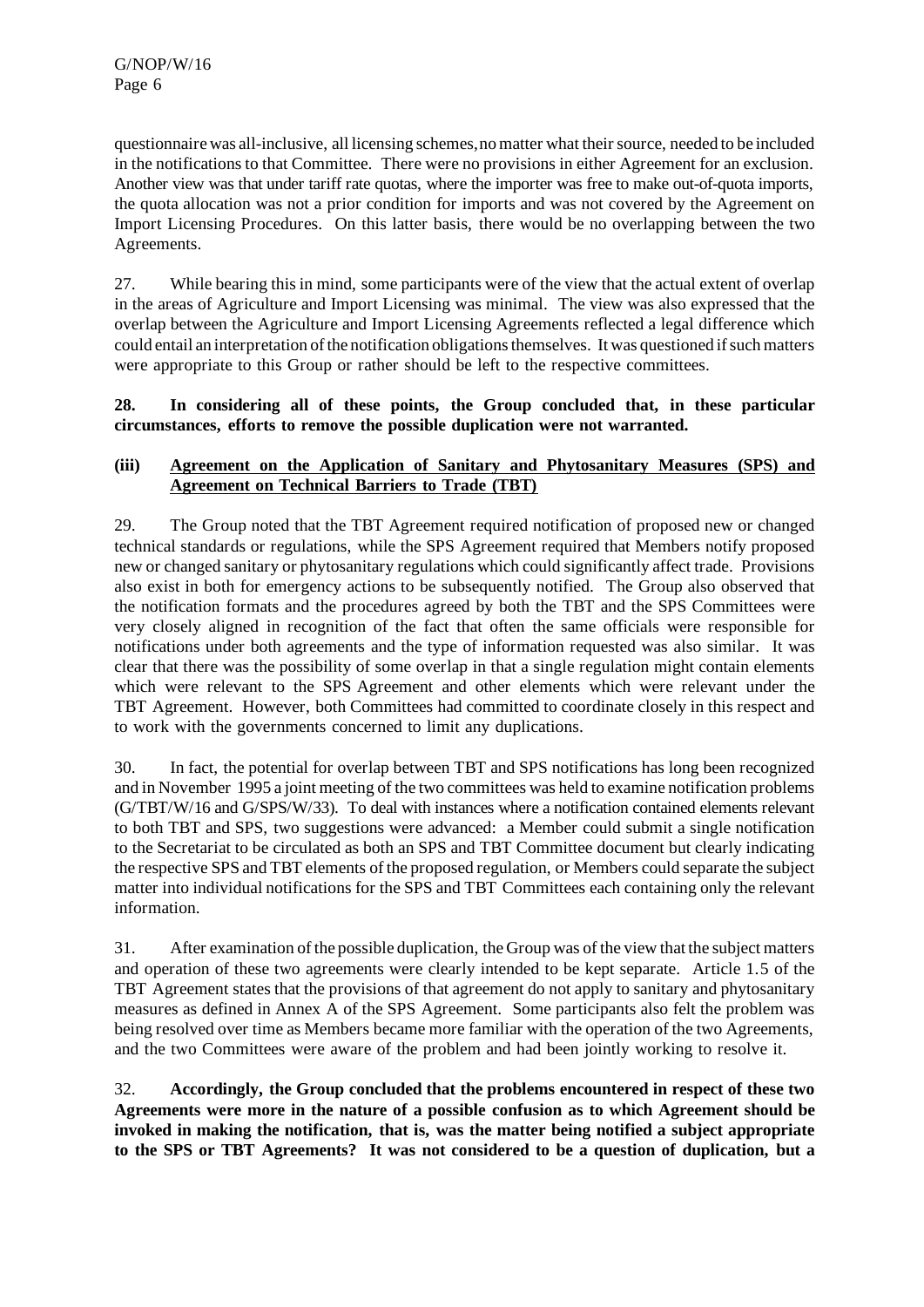**"mechanical"problem,withthe distinctionbetweenthe reportingprocesses ofthese two agreements being generally understood by Members**. **No further action by the Group was considered necessary.**

#### **(iv) Agreement on Agriculture and Agreement on Subsidies and Countervailing Measures (Subsidies Agreement)/Article XVI of GATT 1994**

33. From the outset, it was recognized that there were differences in the objectives of the notification procedures of these agreements. In the Agriculture Agreement, the objective of subsidy notification was to ensure compliance with the reform programme which was largely based on quantitative measurements while in the Subsidies Agreement and Article XVI of GATT 1994<sup>7</sup>, the notifications procedures had the objective of setting out legal, economic and other qualitative information related to the commitments themselves. It was considered that it might be possible to work towards a degree of unification in the notification formats, and perhaps a common format. It was stressed that care must be taken to ensure that efforts to arrive at a common format in this area would not have the effect of exempting certain products or subsidies from notification. One benefit of eliminating duplication would be to encourage broader fulfilment of these notification requirements by all Members.

34. Afterlengthy discussion of possible approachesto this question, New Zealand provided a paper (G/NOP/W/7) which set out three options on how to approach the question of duplication/overlapping in the notification of agricultural subsidies. The first option was that no change should be made to the present arrangements; rather, the Group could decide to review the arrangements at a specified date in the future when Members would have had the experience of a full cycle of notifications in their present format. The second option foresaw the development of a revised notification format for agricultural subsidies which would merge the two current sets of obligations, resulting in one single notification format meeting the requirements of all three Agreements. The third option would start with the Agriculture Agreement notification format and add to it the additional qualitative information required by the Subsidies Agreement notification format to respond to the needs of all three Agreements through one format.

35. In the ensuing discussions, some participants indicated a preference for the first option of making no change to the present formats at this time. They considered that it was too early to undertake a review of the notification process without the experience of a full cycle of Subsidies and Agriculture notifications; some Members had not yet submitted their Subsidies Agreement or Article XVI notifications and many Agriculture Agreement notifications were due only later in 1996. Some considered that the Group did not have enough basic information to make reliable judgements or recommendations in this matter. Others were of the view that the present notification requirements had not presented serious problems; that the agreements did not have extensive specific overlapping; and therefore, they did not warrant substantive changes.

36. Other participants, however, considered that options two and three presented a good basis for a substantive discussion in the Group. It was stressed that a single notification format for agricultural subsidies would simplify the administrative process by removing the double collection of information on the same programmes. There were a number of descriptive or information requirements in the Subsidies format which could be accommodated in the format adopted for the Agriculture Agreement, such as the titles of the programmes and information on their operation. It was considered worthwhile to examine the possibility of adding these to the Agriculture format to arrive at a single notification while not changing the transparency of substantive obligations of the Agreements concerned. In addition,

<sup>7</sup>Notifications required by Article XVI:1 of GATT 1994 are currently subject to the questionnaire format developed by the Committee on Subsidies and Countervailing Measures (G/SCM/6).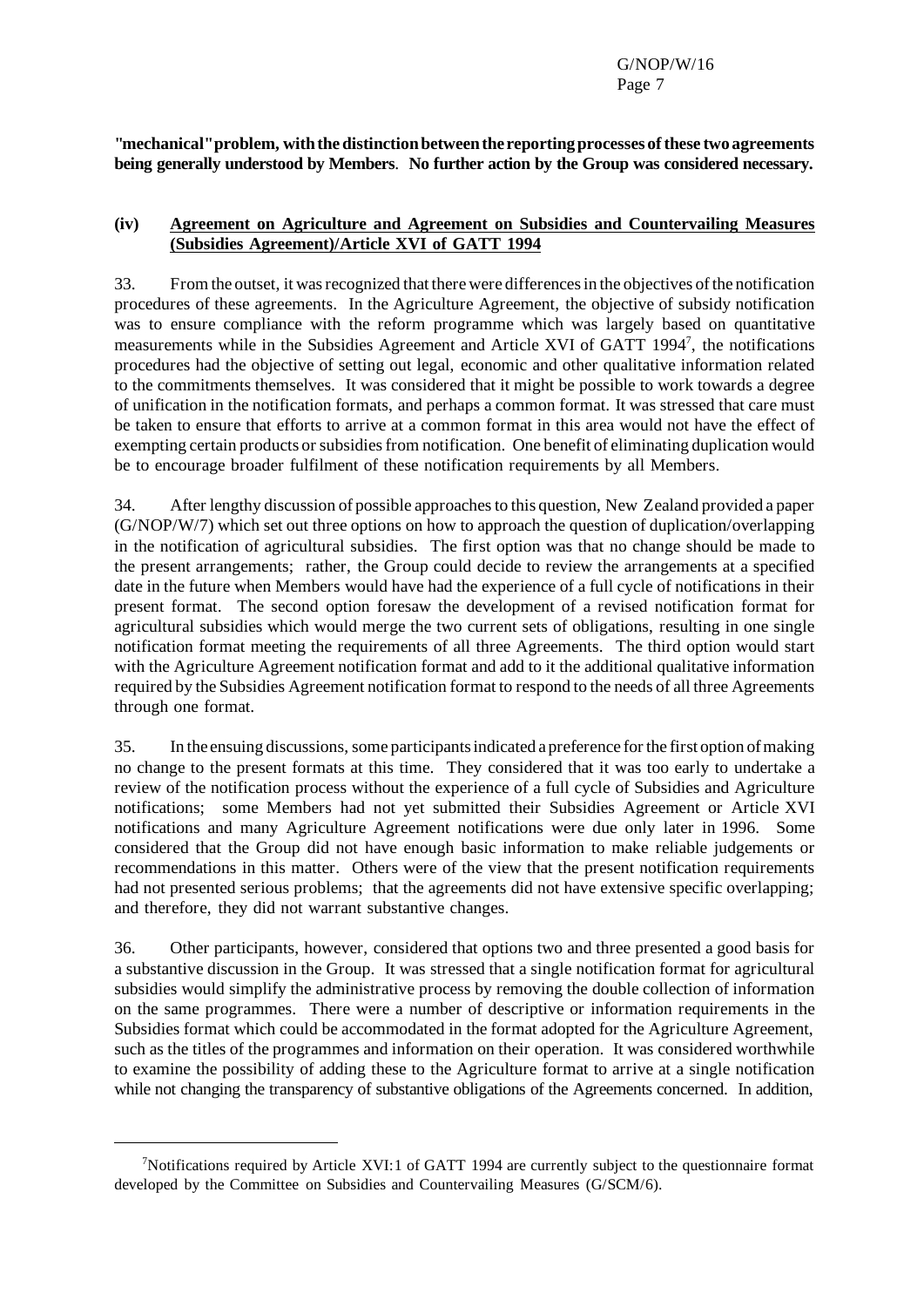the United States suggested in a paper (G/NOP/W/8) that the Group consider the elimination of requirements to provide information on subsidy per unit and trade effects of agricultural subsidies, except where information is reasonably available for commodity-specific programmes.

37. To illustrate its suggestions, the United States provided a paper (G/NOP/W/10) which started with the existing notification requirements relating to domestic support and export subsidies under the Agreement on Agriculture and added a number of questions under the columns which required descriptions of policies. These questions were taken from the notification requirements under the Subsidies Agreement and Article XVI of GATT 1994. The objective was to combine the statistical features of the Agriculture Agreement notifications with the descriptive elements of the Subsidies requirements. This would provide a fuller explanation of subsidy policies in both a quantitative and contextual basis. The proposal would apply only to subsidies covered by the current agriculturalsubsidy notifications; other types of subsidies would remain subject to the notification procedures of the Subsidies Agreement and Article XVI of GATT 1994.

38. The European Community also introduced a paper (G/NOP/W/11) which went in the same direction as that of the United States starting with the Agriculture format and supplementing it with details from the Subsidies format. They considered that the duplication in these requirements could be avoided by creating a single format which would be applicable only to agricultural subsidies.

39. A number of participants, including Argentina (G/NOP/W/12), commented on these proposals. In particular, they stressed that the goal of any recommended modifications to the notification formats should be to meet all of the informational requirements of the Agreements concerned while removing the reporting duplication. However, simplification must not entail changes in the notification obligations themselves, nor impair the achievement of the objectives of the Agreements. They observed that the proposal of the United States, as supported b the European Community, would involve modifications to elements found in the Subsidies Agreement.

40. The question of timing under a unified format was also examined. It was stressed that the proposed revisions to the notification formats would not alter existing deadlines. Members would continue to be subject to the various deadlines for notifications in both the Agreement on Agriculture and the Subsidies Agreement, and those established by the Committees. Members could use the formats to notify measures to the Committee on Agriculture according to the intervals determined by that Committee in G/AG/2 (according to crop year, marketing year, etc.), and could submit the same notifications to the SCM Committee no later than 30 June of each year to satisfy the notification obligations and procedures of the Subsidies Agreement.

41. After extensive discussion, the Chairman undertook to prepare a text for the Group's consideration, drawing on these proposals and the points raised in the Group's discussions. His draft text (G/NOP/W/15) contained notification formats for measures that were subject to the notification obligations and procedures of both the Agreement on Agriculture, on the one hand, and the Agreement on Subsidies and Article XVI of the GATT 1994, on the other. Certain supporting tables adopted by the Committee on Agriculture (G/AG/2) were modified so that a Member could use the formats adopted by the Committee on Agriculture to satisfy the existing requirements in that Agreement (G/AG/2) as well as the elements set forth in Article 25.3 of the Subsidies Agreement, Article XVI of the GATT 1994 and the relevant portions of the formats adopted by the Committee on Subsidies and Countervailing Measures (G/SCM/6). No other revisions to these documents were proposed and nothing was deleted from the documents. The Chairman noted that the adoption of these revised documents would not suggest that the scope of review of the relevant Committees had been modified. Some of the information in the new formats would not be relevant under the provisions of all of the relevant agreements and it was clear that each Committee would be required to examine only the information falling within its mandate.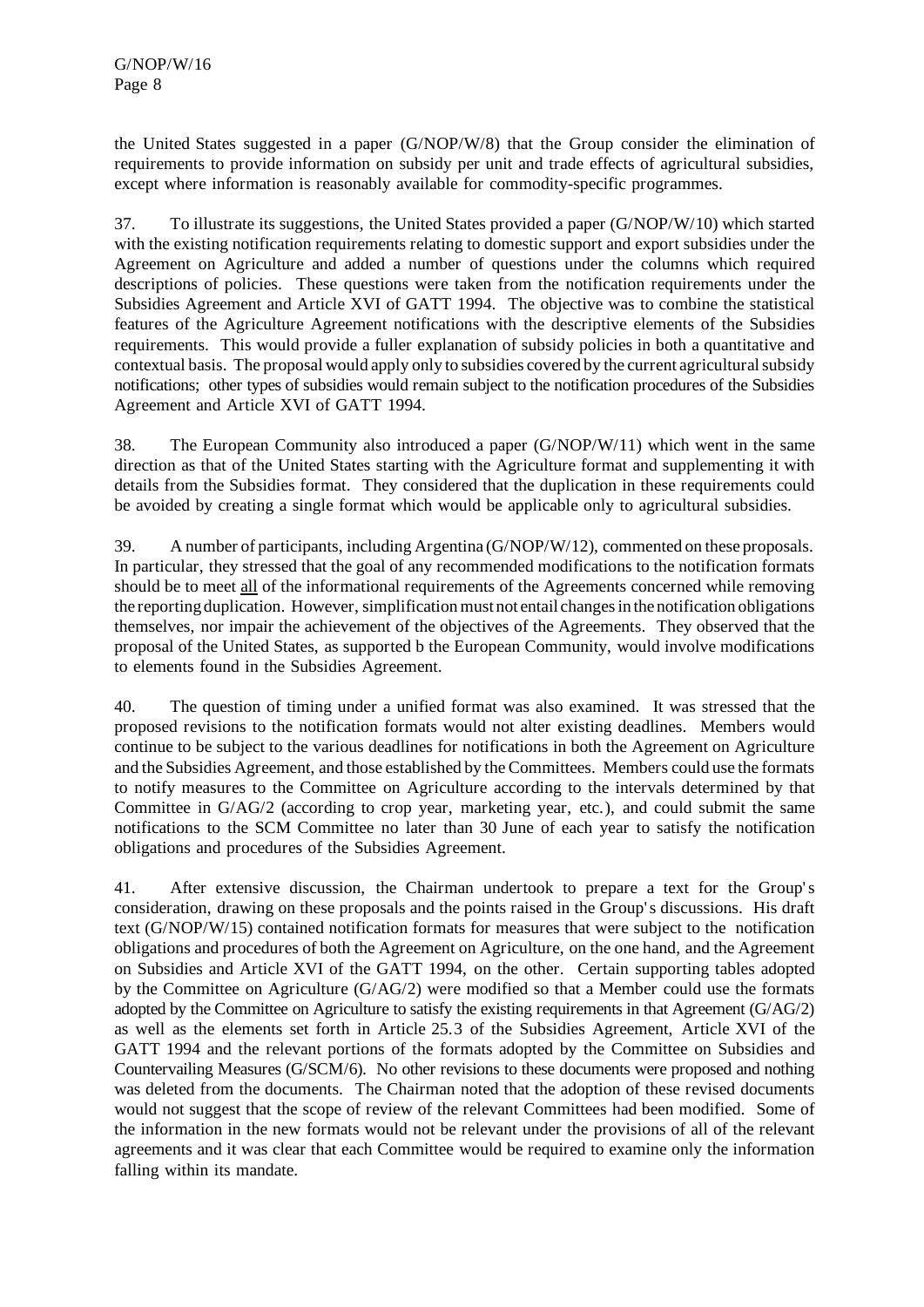42. The Chairman's Text was presented at the July 1996 meeting [and was examined in detail at the September meeting ...]

43. **The Working Group recommends that the CTG request the Committee on Agriculture to [consider] [implement] the modified notification formats contained in the draft revision to document G/AG/2, as set out in document G/NOP/W/15 [with a view to its adoption] and that the CTG request the Committee on Subsidies and Countervailing Measures to [consider] [implement] the modified notification formats contained in draft revision to document G/SCM/6, as set out in document G/NOP/W/15 [with a view to its adoption].**

#### **Section B: The Scope for Simplification of Data Requirements and the Standardization of Formats**

.

44. The Group noted that questionnaires and formats had been developed both through the Uruguay Round negotiating process and through the work of some committees to facilitate the presentation of the information required to be notified. In this regard the questions raised in the initial consideration of this topic were: (i) if any of these formats went beyond the obligations of the agreements concerned; (ii) if there were any further areas which would lend themselvesto standardized formats; and (iii) could formats be developed such that one submission could respond to the requirements of more than one agreement. To assist these discussions, the Secretariat prepared a list of all agreements for which notification formats had been developed (G/NOP/W/3).

45. There was concern in examining thistopic that changes to formats would require both technical expertise on the nature and goal of the agreement itself as well as a sensitivity to the negotiation background of the existing formats. Hence the suggestion was made that possible improvements under this topic should be the responsibility of the respective committees which possess the specific technical expertise. It was stressed that, at a minimum, this Group should not propose to modify formats without the consideration and input of the concerned committees.

46. It became clear through several months of examination and reflection that it would not prove fruitful for this Group to conduct a detailed examination of all the individual formats and questionnaires currently being used in the various committees. Accordingly, it was decided that the Chairman should send a note to the chairpersons of the committees in the "goods" area indicating that these issues had been discussed in the Working Group and would continue to be considered, but that it might be useful to have these questions examined in the relevant committees as well. Subsequently, a number of responses were received indicating that the committees were considering, as an ongoing responsibility, the various aspects ofthe questionnaires and formats, adapting existing ones as circumstances warranted and, in some cases, developing new ones.

47. To assist the Group in its efforts to maintain an awareness of the work which was being done in the various committees on this topic, the Secretariat assembled an overview of such discussions drawing upon committee meeting reports or minutes (G/NOP/W/13).

48. **In the absence of any firm proposals under this topic and recognizing that several committees were actively working to improve their own systems, the Group decided to take no further action.**

#### **Section C: Coordination of Timing Aspects of the Reporting Processes**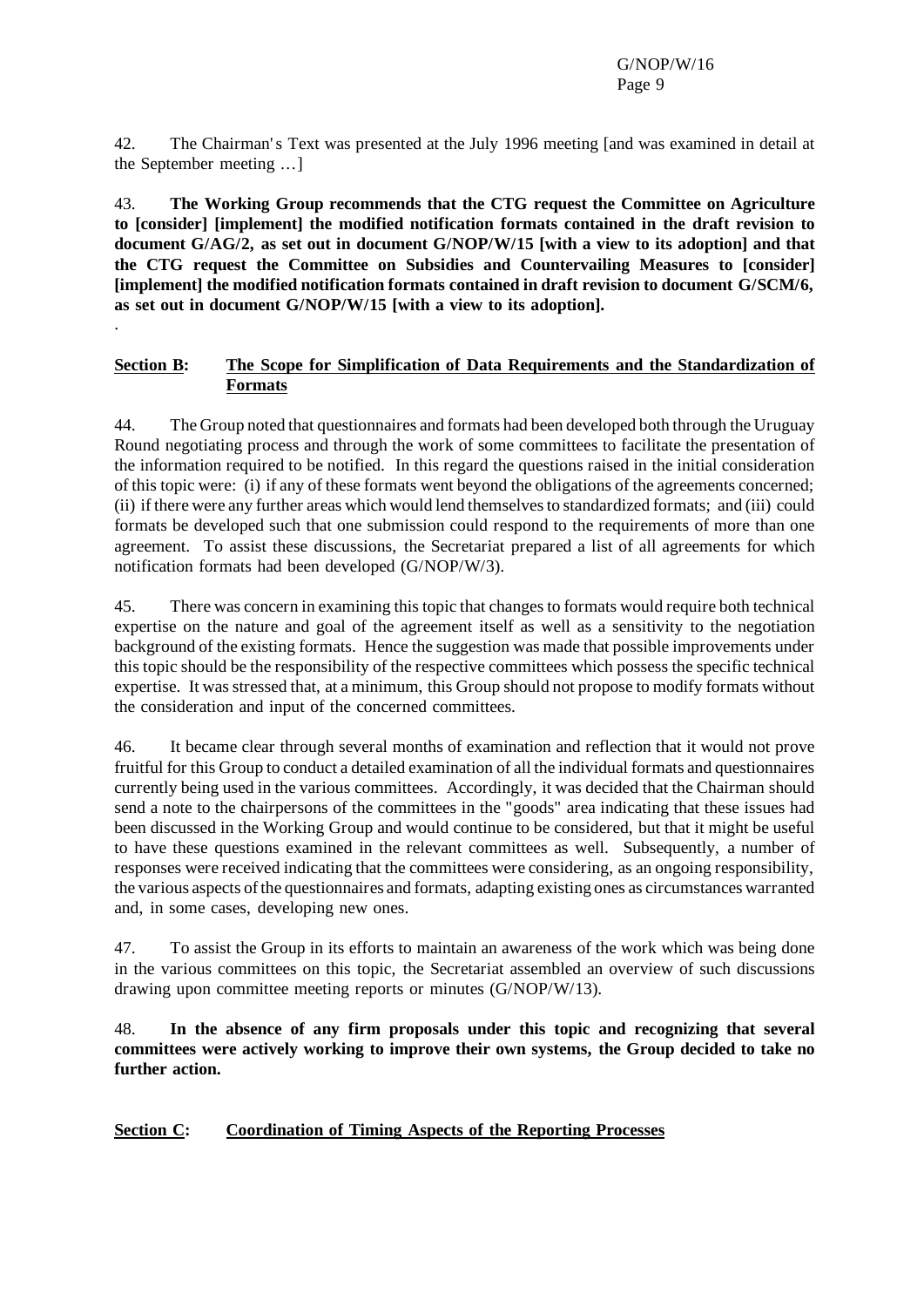49. It wassuggested that the Group could usefully examine the scope forimprovementsin the timing aspects of the notification process as the overall burden of preparing, submitting and reviewing notifications might be eased if these obligations were not grouped at certain times but were staggered over the full year.

50. To assist the Group in this discussion, the Secretariat prepared a document  $(G/NOP/W/5)$  setting out the timing aspects of the notification requirements in the agreements in the "goods" area. It was found that there were 175 such notifications comprising 106 ad hoc requirements whereby a Member was obliged to submit a notification only if a specific action wastaken and 43 one-time only obligations, most of which related to the implementation of the agreements in 1995 or upon accession. There were also a further 26 regularor periodic requirements(3 semi-annual, 17 annual, 3 biennial and3 triennial).

51. The Group examined the regular notifications with specific reporting dates, and noted in particular that the dates set out in the agreements had particular relevance to the obligations of each particular agreement and to the needs of the respective committees. It was considered that this was not a question for separate examination but might be more appropriately included in the Group's examination of two othertopics,duplication/overlappingand simplification/standardization. Itwassuggestedthatinmaking proposals on these two topics, consideration of the timing aspects should be built in to such proposals rather than their being dealt with as a stand-alone item.

### 52. **On this basis, the Group decided not to pursue the topic of timing as a separate matter.**

# **Section D: The Need of Some Developing Country Members for Assistance in Meeting their Notification Obligations**

53. Opening the consideration of this item, some developing country participants pointed out that in view of the ever-increasing workload, combined with limited resources in the small delegations, they had great difficulty in advising their governments on all aspects of the notifications required. Many developing countries had difficulty understanding the frequently complex and highly technical information demanded, and therefore faced a prohibitive task in providing complete responses to the notification requirements and formats. While they recognized that these notifications were part of their Membership obligations and they were prepared to respond to the maximum of their abilities, there were serious constraints to what they could achieve due to their limited resources. In this regard it was recognized that the WTO Technical Co-operation and Training Division was aware of the problem, had developed two workshops for delegations on this specific topic in 1995 and 1996 and would continue to provide assistance on notification obligations through their seminars and other programmes.

54. As participants considered the specific needs of the developing, and particularly of the leastdeveloped country Members, a number of questions were raised including: whether some additional forms of special and differential treatment in respect of the obligations themselves should be considered or if greater technical assistance to meet the existing obligations would be the most appropriate. With respect to the former, it was suggested that simplified formats might be developed for the developing countries with more detailed information being provided to the committees only when requested. In some situations, prolonged time-frames might be considered.

55. Some participants did not favour such approaches, considering that the information in the agreed formats reflected the obligations which all Members had undertaken and were vital to the efficient operation of the agreements and to maintain full transparency. It was also noted thatseveral agreements already included special considerations for developing or least-developed country Members, particularly as regards time-frames for the application of substantive obligations.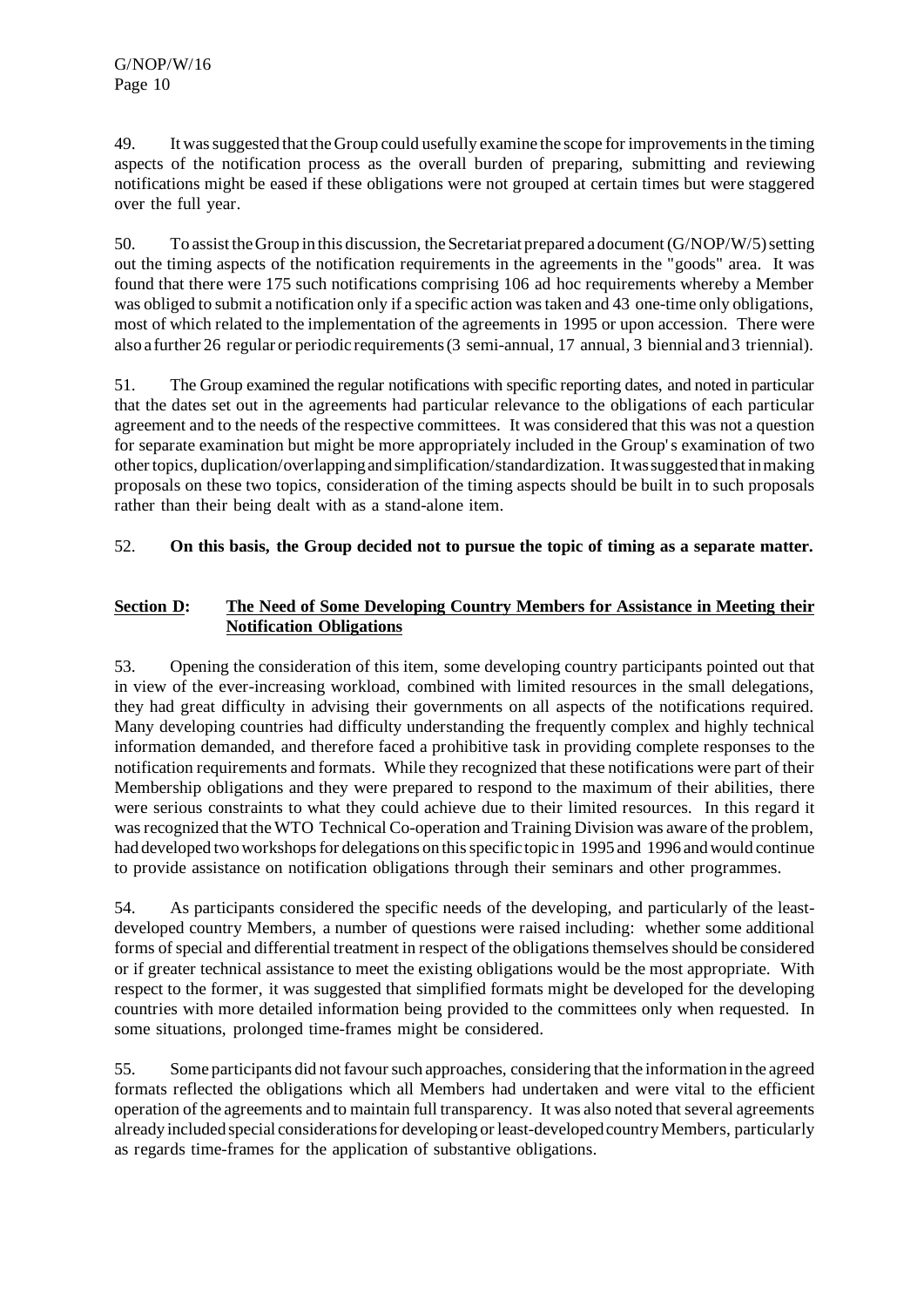56. Another idea was that explanatory commentaries should be prepared for each agreement on how to complete the questionnaires/formats. In this connection, the Group agreed that the technical cooperation programmes of theWTO were a sound vehicle for assisting developing countriesin meeting their notification obligations. Particular reference was made to the two notification workshops mentioned above, and to seminars which were being held on this topic in the regions. It was suggested that, to maximize the effectiveness of these programmes, they should not be "one-off" seminars but followed up and broadened.

57. A formal proposal made by Chile and Norway was that a practical handbook or manual should be developed setting out the notification obligations, questionnaires or formats, guiding the Members through the information required to complete the submissions. On the basis of this proposal, the Group expanded the concept further leading to the development of a five-part draft document which would contain (i) a description of the notification obligations in the agreement based on the presentations made by the Secretariat staff at the February 1996 workshop; (ii) a list of the specific notification obligations in the respective agreements drawn from document G/NOP/W/2/Rev.1; (iii) all documents issued by the committees containing questionnaires, formats and guidelines for each agreement; (iv) mock examples of fully completed notifications; and (v) the text of the relevant agreement. A separate, loose-leaf handbook would be prepared for each agreement on this basis. To assist the Group, a model of the handbook for two agreements was prepared by the Secretariat. It was further agreed that the handbook would include a disclaimer to make it very clear that it was not a legal interpretation of any agreement but was a practical tool of the WTO technical assistance programme. The handbook would be provided to the Chairmen of various committees for their information and input.

58. As the discussions proceeded and the handbook took shape, many delegations commented that such a handbook could prove so helpful that it should not be delayed several months until the formal conclusions of the Group's work programme, in particular since the WTO Secretariat could undertake such work anyway within its resources. Indeed, many delegations desiring to meet their notification obligations had already been seeking technical assistance in this area. The Group noted that no Member appeared to have difficulty with the concept of a practical handbook, and that there was in fact broad agreement on its structure and contents. The Group was also informed of work underway along similar lines in the Technical Co-operation and Training Division in response to requests from Members.

### 59. **The Group recognized the benefit a practical handbook would provide to many Members and supported the initiatives to prepare and circulate it as soon as possible. This is being done by the Technical Cooperation and Training Division as part of that Division's regular work programme.**

60. One suggestion advanced was that industrialized countries could provide direct assistance to developing countries by exchange of visits of technical experts to discuss with and assist developing country Members in the preparation of responses to notification obligations. After discussion on the possible modalities of such an exchange programme, it found little favour and was not pursued.

#### **Section E: The Status of Notification Obligations Established Pursuant to Decisions of the GATT 1947 CONTRACTING PARTIES**

61. The Group examined the list of notification obligations in document G/NOP/W/2/Rev.1, section II(b), which were created by Decisions of the GATT 1947 CONTRACTING PARTIES. It was suggested that some of these CONTRACTING PARTIES Decisions might be redundant or obsolete in the current situation. Those cited were: (a) Items 2, 3 and 4 on pages 48 and 49 of G/NOP/W/2/Rev.1 on CPs Decisions relating to Quantitative Restrictions and Non-tariff Measures which appear to be superseded by the CTG Decisions of 1 December 1995 (G/L/59 and G/L/60);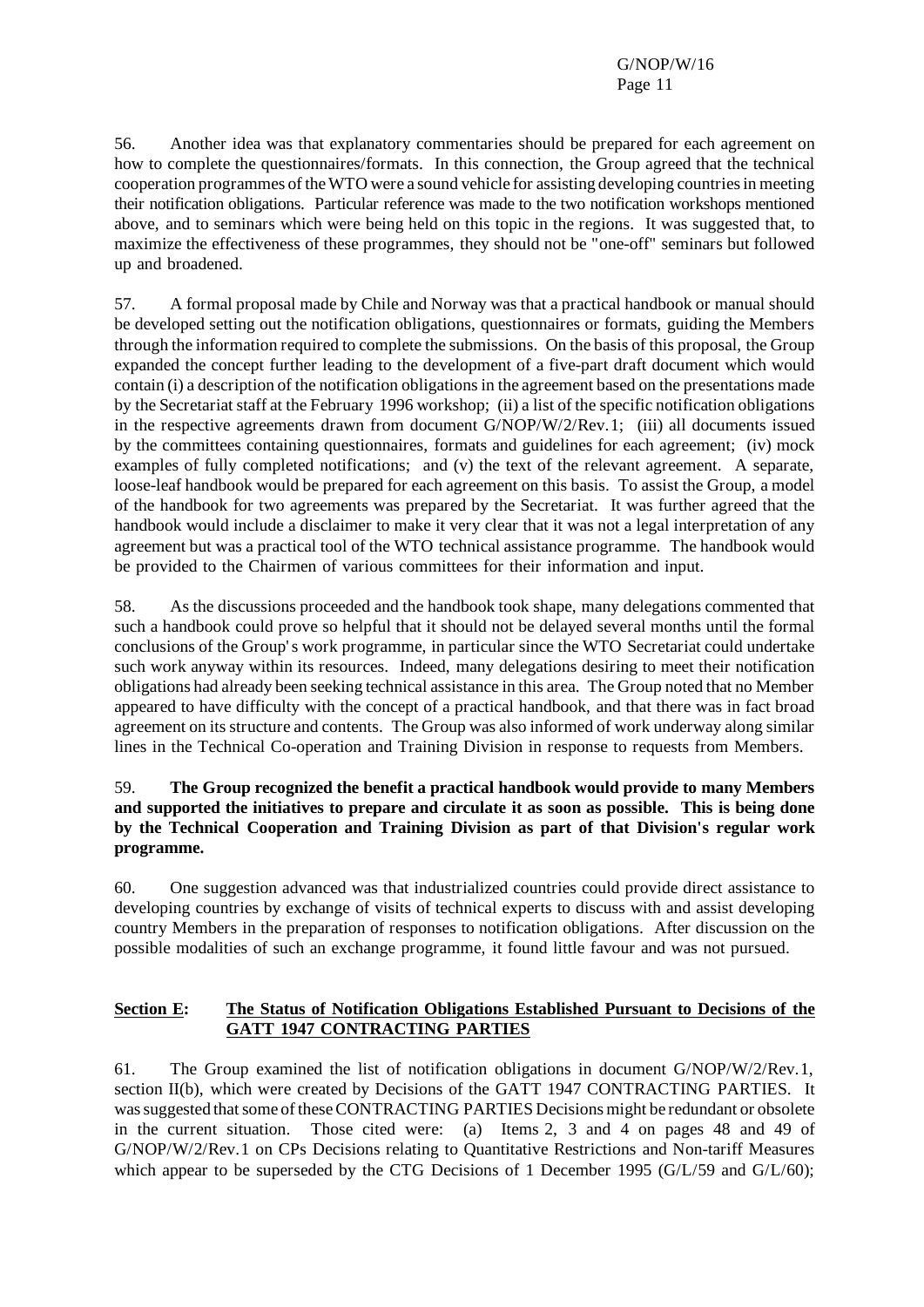(b) Item 6, also on page 49, on Import Licensing Procedures which appears to be superseded by the WTO Agreement on Import Licensing Procedures plus the new Questionnaire (G/LIC/3); (c) Item 8 on page 50 on Marks of Origin (GATT Article IX) for which, according to the notesin the 1995 edition of the WTO Analytical Index, there have been no submissions since 1961; and (d) Item 12 on Liquidation of Strategic Stocks which dates back to a CPs Decision in 1995.

62. The questions posed under this topic were (i) are these obligations now redundant or obsolete; (ii) are there are others; (iii) if they are redundant or obsolete how should they be addressed; and (iv) what legal process should be followed.

63. The Group decided that the CPs Decisions in points (a) and (b) above were clearly superseded by the procedures adopted after the entry into force of the WTO and these earlier Decisions could now be proposed for deletion. The CPs Decisions in points (c) and (d) above were possibly obsolete but this would have to be examined in greater detail.

64. **Accordingly, the Group recommends that the CTG request the General Council to take the necessary steps to eliminate the notification obligations in the Decisions of the GATT 1947 CONTRACTING PARTIES (BISD 32S/92-93 and BISD 31S/227-8) relating to quantitative restrictions and non-tariff measures (S/R 28/6 and L/3756) and relating to import licensing procedures. The Working Party further recommends that the CTG refer the Decisions of the GATT 1947 CONTRACTING PARTIES (BISD 7S/30-33) on Marks of Origin (BISD 3S/51) and on Liquidation of Strategic Stocks to the appropriate bodies for consideration of the need to continue to maintain these notification obligations.**

# **Section F: Improving Members' Compliance with Notification Obligations**

65. The goal of improving the compliance with the notification obligations and procedures under Annex 117 was recognized as a key responsibility of all Members to maximize transparency of trade policies and measures. Accordingly, the Group considered that the question of compliance deserved very careful examination as it touched upon the very functioning of the WTO system. To consolidate the gains of the Round, each and every agreement must be fully and faithfully implemented. That requires very detailed monitoring by the responsible committees and councils which, in turn, could only be achieved if there is sufficient transparency - which means compliance with the notification obligations.

66. To assist the Group in examining this item, the Secretariat prepared two papers - G/NOP/W/9 which set out general information on the volume of notifications received up to mid-February 1996 with some analysis of the degree of compliance, and G/NOP/W/14 which listed the periodic and one-time obligations and the notification situation in this regard of each individual WTO Member.

67. The examination of the situation in compliance as reported in document G/NOP/W/9 involved the examination of over 1500 notifications received in the first fourteen months of the WTO. It revealed that over 40 per cent of all notifications were of technical regulations under the TBT and SPS Agreements. The next largest quantities of notifications were in the areas of subsidies (10 per cent), textiles(9 per cent), anti-dumping (8 per cent), safeguards and rules of origin (6 per cent each). What was also important, over 80 per cent of the notifications received were either ad hoc (required only when a specific action was taken) or one-time only (usually in relation to entry into force of the agreements). Therefore, only about 18 per cent of all notifications received were regular or periodic. The exact rates of compliance with the one-time and periodic notification obligations were sometimes difficult to calculate as not all Members were obligated to provide all notifications at that time; nevertheless, it was clear that compliance rates varied greatly and few exceeded 50 per cent.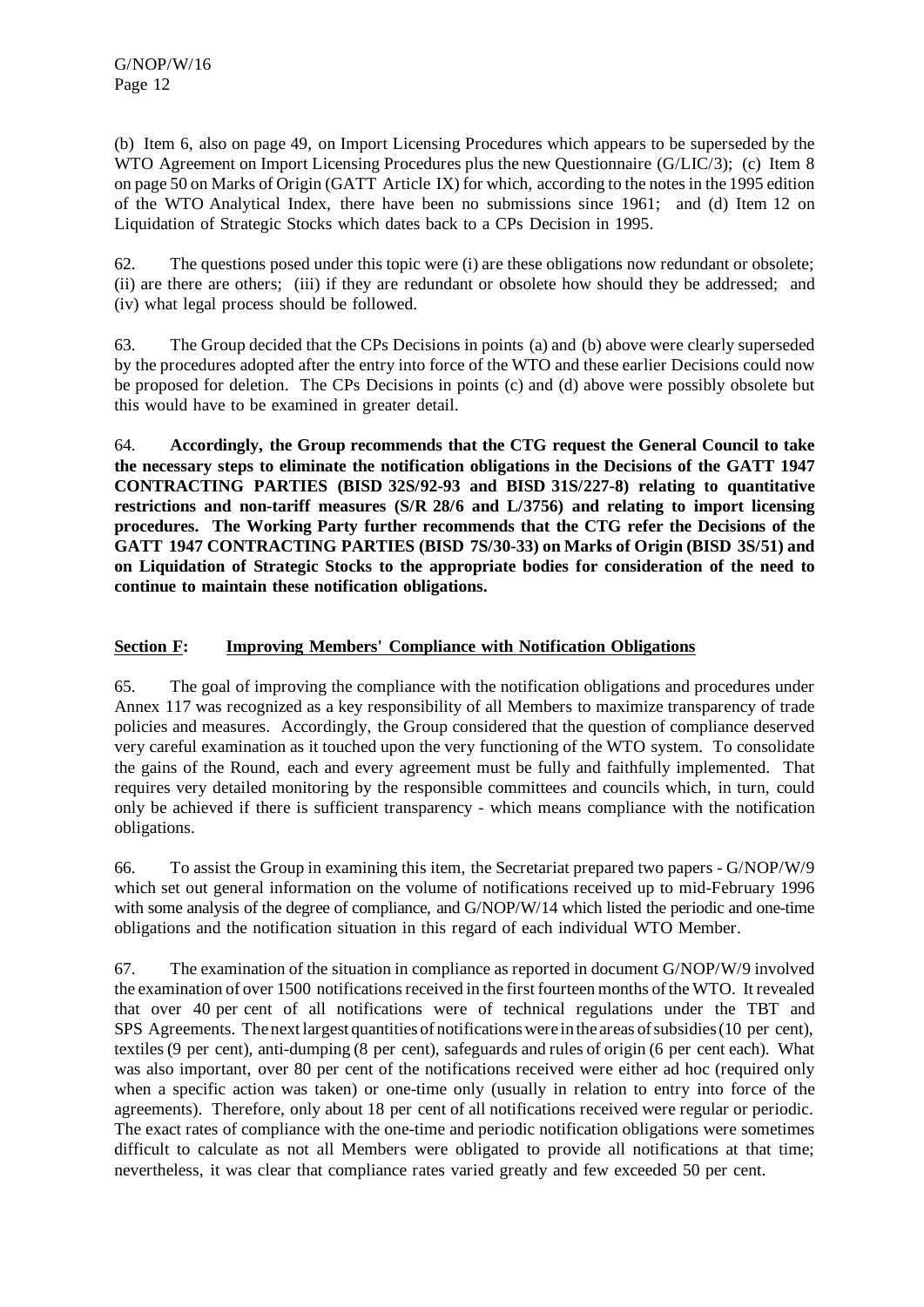68. Among the questions raised in the discussions of this topic: (i) was there a link between the volume of notifications to be made by Members and the degree of compliance; (ii) did the complexity of the questionnaires/formats reflect on compliance rates; (iii) could the timing of notifications affect compliance; and (iv) could specific obligations that attract a low or for that matter a high compliance rate be identified? Although there were no clear replies to these questions, the discussion brought out several points.

69. A number of opinions were advanced as to why compliance rates were low. One was that the WTO Agreements had been in place for just over one year and the demands at the outset were considerable. Notifications of measures in place upon entry into force of the WTO Agreements and of laws and regulations, etc. added to the initial burden. New systems had to be developed in capitals to handle the greater demands and these would require some time to get "up to speed". It was also noted that many administrations had limited resources to coordinate the substantial demands both in the WTO and in the capitals. A number of Members had no mission in Geneva, which further complicated their task. The Group considered that compliance frequently suffered because of a lack of awarenessin some capitals, particularly in theministriesmore removed fromthe offices which usually dealt with WTO matters. This would hinder comprehension of the requirements and delay or even prevent the submission of information.

70. The Group considered that the information contained in G/NOP/W/14 on all periodic and one-time notifications requirements and the responses to these obligations by all WTO Members provided a comprehensive overview of Members' participation and thereby improved the transparency of the system and assisted Members in seeing their own individual situation at a glance. A number of participants commented that this full listing had been found helpful in the capitals and would provide a positive impetus to the task of improving compliance. [This document has been updated to the end of August 1996 and is included in this report as Annex 3.]

#### **71. The Group recommends that a comprehensive listing of notification obligations and the compliance therewith by all WTO Members be maintained on an ongoing basis and be circulated [semi-annually] [annually] [at appropriate intervals] to all Members.**

72. A number of suggestions were made on how compliance rates could be improved. One was that there could be a central entity or office in each Member responsible for coordinating that Member's notification submissions in all areas. The Group fully accepted that some form of coordination in the capitals to improve the flow of information both to and from Geneva and among the various ministries would be an important assistance to the notification process. It was recognized that different Members would require different domestic structures and, indeed, some had already established such coordination offices.

#### 73. **The Group recognized that benefits were possible both to the individual Members and to the WTO System from a central national coordination of notification submissions, and recommended this for consideration by individual Members.**

74. Another suggestion was that the CTG could develop guidelines to assist the committees in administering the notification system. These guidelines could include regularreviewoftheir notification questionnaires or formats, regular reminders to be made prior to each meeting on the notification situation in each Member, and the regular publication of the situation asregards compliance with the notification obligations. In this regard, the Group observed that the more active committees were in this area and the more persistent in requesting notifications, the higher were their rates of compliance.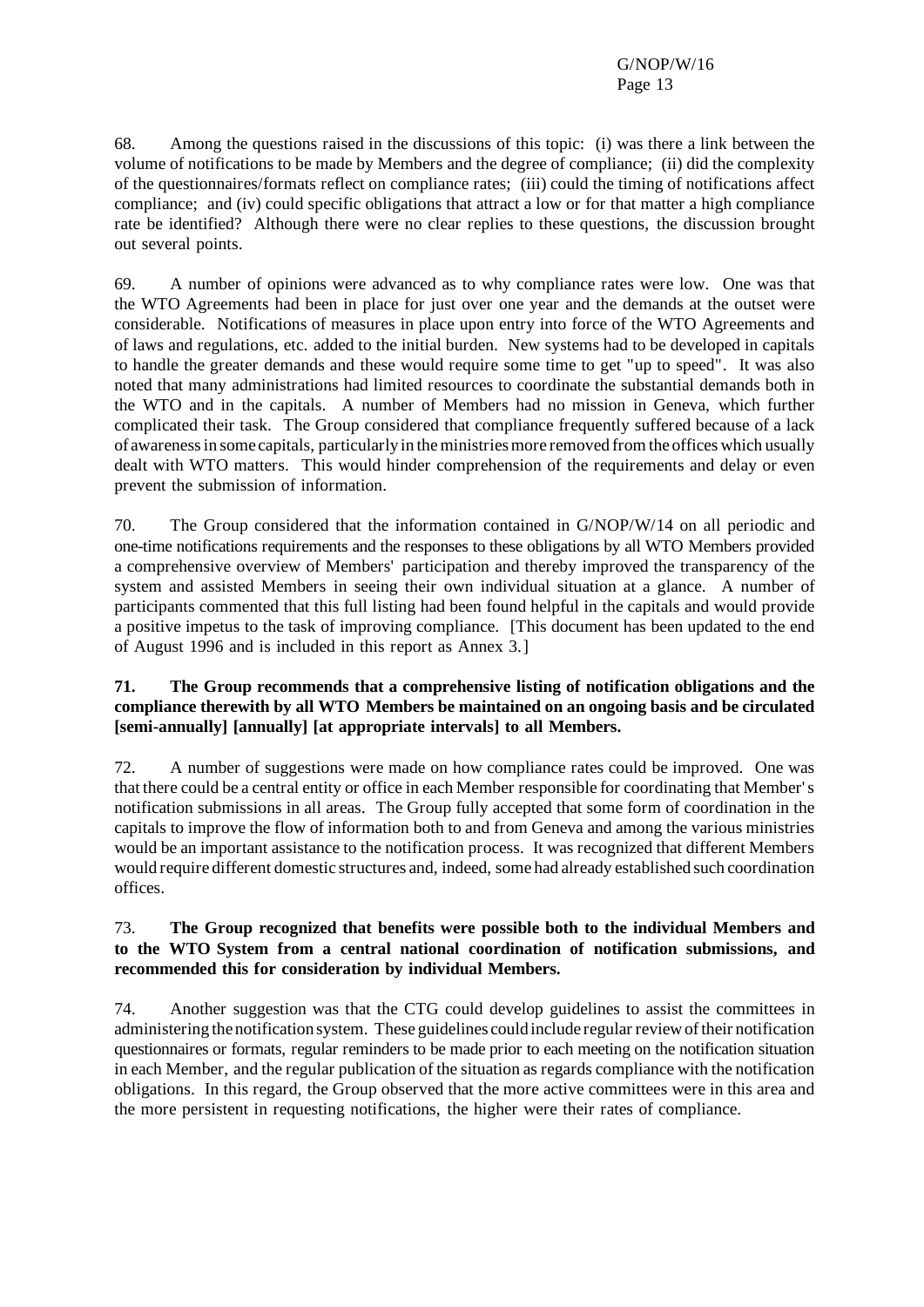#### 75. **The Group, therefore, recommends that the CTG consider the preparation of general guidelines for the bodies under its purview, providing for the regular review of questionnaires and formats and of the situation as regards compliance with notification obligations.**

76. The Group also touched on the possibilities for using electronic means for transmitting information. Although this concept was not elaborated, it was clear that many members could see merit in having the possibility to submit notifications electronically and to have accessto the notification of others through such means.

77. The Group also considered a suggestion concerning the semi-annual reminders issued by the Central Registry of Notifications pursuant to Part II of the Marrakesh Decision on Notification Procedures. While this topic was outside the purview of the Working Group, in view of the proximity of the subject matter to the topics under discussion - improving Members' compliance - the Group offered the **observation that the reminders issued by the CRN would be of greater assistance to Members if they provided basic descriptions of the information being sought**. This could take the form of brief descriptions of the notification obligations being referred to, reference to the related provisions in the notification handbook, an indication if a "nil" report was required in cases where the Member did not maintain the measure in question, and similar information o a pedagogic nature.

### **Future Work in this Area**

78. The Group was of the opinion that the detailed, technical review of notification obligations and procedures in each individual agreement should be an ongoing responsibility of the committees overseeing the functioning of the respective agreements. However, the Group also saw benefit in conducting periodic reviews of the operation of the entire notification process from a more detached and global perspective under a mandate along the lines of the present Working Group. In the future, this work could be coordinated with a review of notification requirements under Annexes 1B and 1C.

79. **Accordingly, the Group recommends that, at an appropriate point in time, the CTG consider the establishment of a body with a mandate along the lines ofPart III ofthe Decision on Notification Procedures to conduct a further comprehensive review of the notification obligations and procedures inthe agreementsin Annex 1A oftheWTO Agreement. Alternatively,the CTG might recommend that the Ministerial Conference or the General Council consider the establishment of a body with a mandate to review the notification obligations and procedures throughout the WTO Agreement.**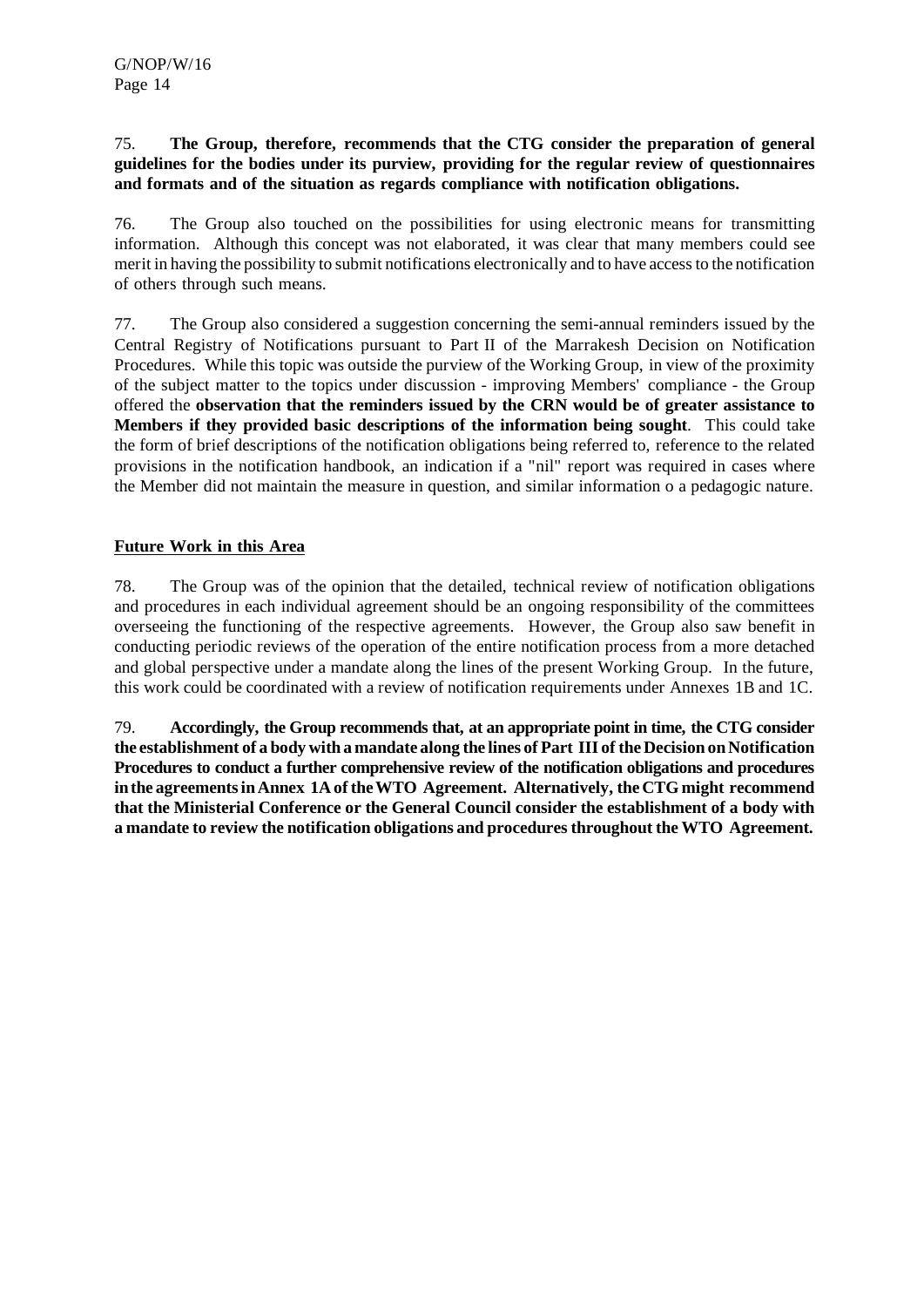#### **ANNEX 1**

#### **DECISION ON NOTIFICATION PROCEDURES**

#### *Ministers,*

*Decide* to recommend adoption by the Ministerial Conference of the decision on improvement and review of notification procedures set out below.

#### *Members,*

*Desiring* to improve the operation of notification procedures under the Agreement Establishing the World Trade Organization (hereinafter referred to as the "WTO Agreement"), and thereby to contribute to the transparency of Members' trade policies and to the effectiveness of surveillance arrangements established to that end;

*Recalling* obligations under the WTO Agreement to publish and notify, including obligations assumed under the terms of specific protocols of accession, waivers, and other agreements entered into by Members;

*Agree* as follows:

#### *I*. *General obligation to notify*

Members affirm their commitment to obligations underthe Multilateral Trade Agreements and, where applicable, the Plurilateral Trade Agreements, regarding publication and notification.

Members recall their undertakings set out in the Understanding Regarding Notification, Consultation, Dispute Settlement and Surveillance adopted on 28 November 1979 (BISD 26S/210). With regard to their undertaking therein to notify, to the maximum extent possible, their adoption of trade measures affecting the operation of GATT 1994, such notification itself being without prejudice to views on the consistency of measures with or their relevance to rights and obligations under the Multilateral Trade Agreements and, where applicable, the Plurilateral Trade Agreements, Members agree to be guided, as appropriate, by the annexed list of measures. Members therefore agree that the introduction or modification of such measures is subject to the notification requirements of the 1979 Understanding.

#### *II*. *Central registry of notifications*

A central registry of notifications shall be established under the responsibility of the Secretariat. While Members will continue to follow existing notification procedures, the Secretariat shall ensure that the central registry records such elements of the information provided on the measure by the Member concerned as its purpose, its trade coverage, and the requirement under which it has been notified. The central registry shall cross-reference its records of notifications by Member and obligation.

The central registry shall inform each Member annually of the regular notification obligations to which that Member will be expected to respond in the course of the following year.

The central registry shall draw the attention of individual Members to regular notification requirements which remain unfulfilled.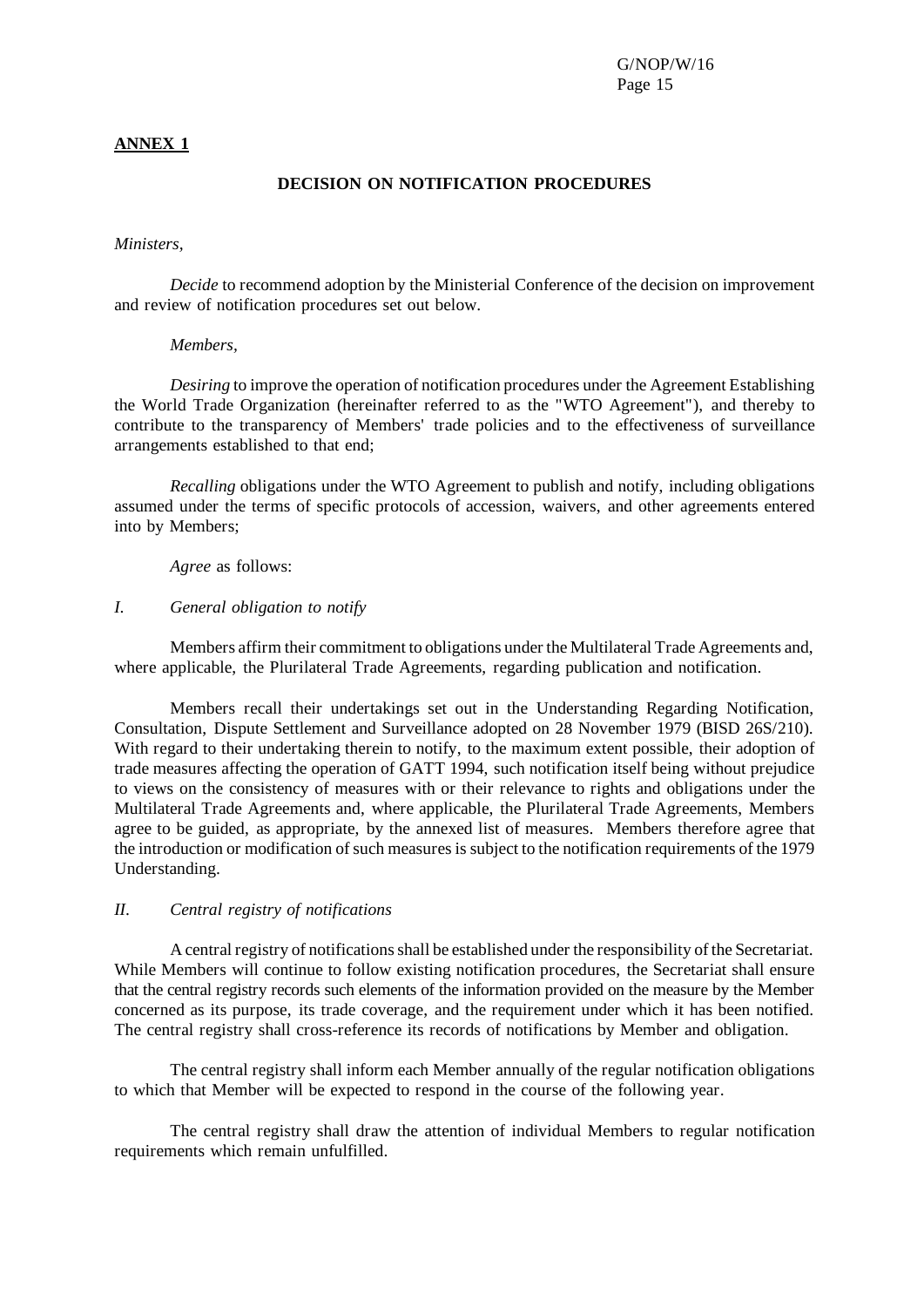Information in the central registry regarding individual notifications shall be made available on request to any Member entitled to receive the notification concerned.

#### *III*. *Review of notification obligations and procedures*

The Council for Trade in Goods will undertake a review of notification obligations and procedures under the Agreements in Annex 1A of the WTO Agreement. The review will be carried out by a working group, membership in which will be open to all Members. The group will be established immediately after the date of entry into force of the WTO Agreement.

The terms of reference of the working group will be:

- to undertake a thorough review of all existing notification obligations of Members established under the Agreements in Annex 1A of the WTO Agreement, with a view to simplifying, standardizing and consolidating these obligations to the greatest extent practicable, as well asto improving compliance with these obligations, bearing in mind the overall objective of improving the transparency of the trade policies of Members and the effectiveness of surveillance arrangements established to this end, and also bearing in mind the possible need of some developing country Members for assistance in meeting their notification obligations;
- to make recommendations to the Council for Trade in Goods not later than two years after the entry into force of the WTO Agreement.